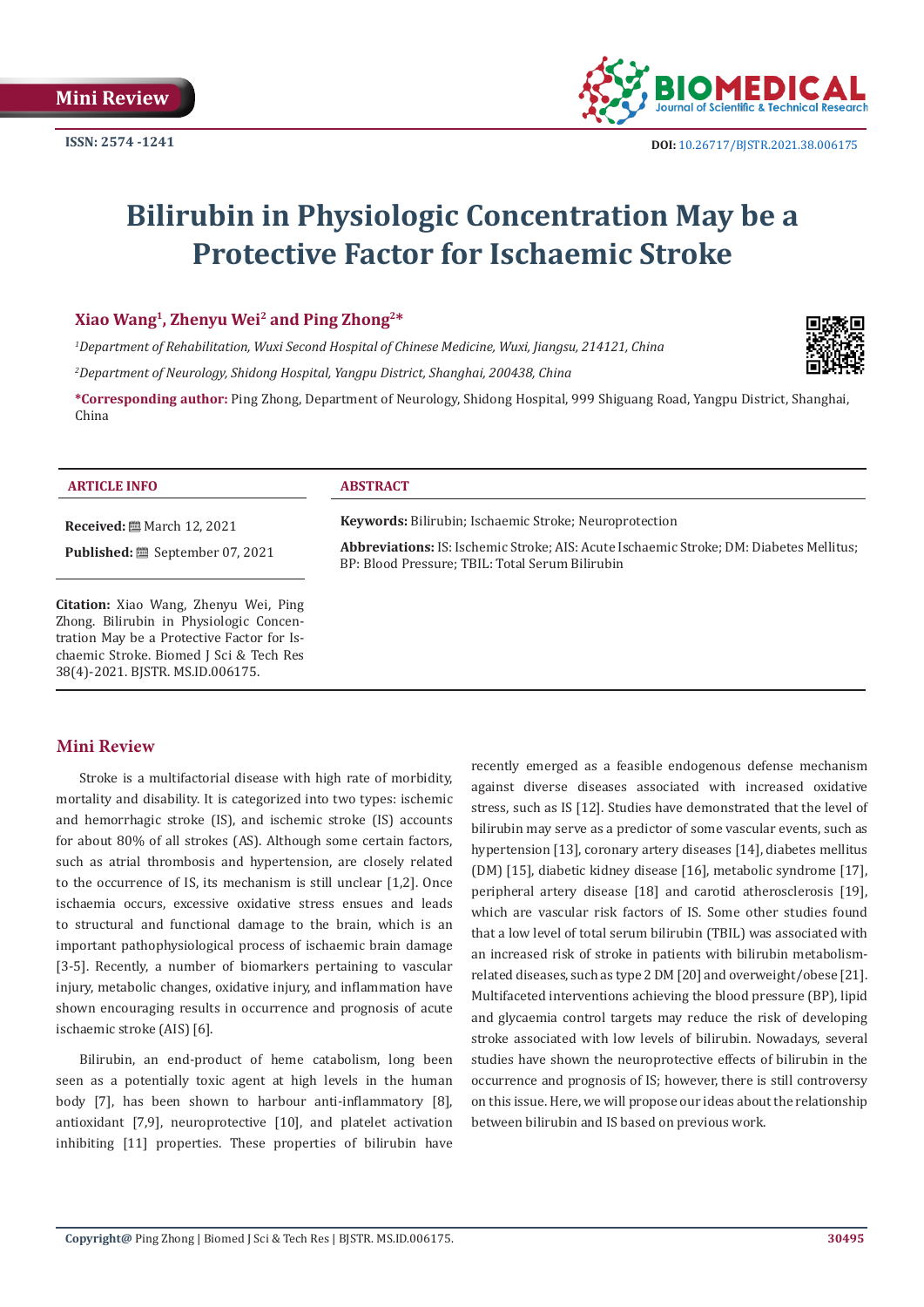In 2017, our study group performed a systemic review and meta-analysis of 11 population-based observational studies involving 5,060 stroke cases among 131,450 subjects investigating the relationship between total serum bilirubin and risk for stroke, supporting an inverse association between serum total bilirubin and risk for IS and AS in males [12]. A large number of studies showed that bilirubin is involved in antioxidation defense mechanisms and a higher level of serum bilirubin in the normal range was associated with a decreased risk of IS [22]. In order to make this issue more accurate, we conducted a dose-response meta-analyses to quantify the relationship between TBIL levels within physiologic range and risk of stroke in 2020, and it has been accepted by Chinese Circulation Journal and will soon be published online in April 2021. Eleven observational studies involving 202,641 participants and 4,904 stroke cases from China, Japan, Korea, Sweden, the United States, and other countries were included for this analysis. The results showed that 1 µmol/L increment of serum TBIL level was associated with a 1.2% decreased risk of IS (OR=0.988, 95%CI: 0.981-0.996, P=0.002) and a 1.5% decreased risk of AS (OR=0.985, 95% CI: 0.979-0.992, P<0.001). These results are consistent with previous observational studies [23-25] and support the protective effects of bilirubin on stroke occurrence. Choi et al conducted a two-sample Mendelian Randomization study to examine whether elevated serum bilirubin levels were causally associated with decreased stroke risk and found genetically increased bilirubin levels are causally associated with decreased total stroke risk and when limiting the outcome to IS, the magnitude of relevance became stronger [26]. However, a small number of studies showed only moderately positive or null relationship [27,28]. In addition, as described in our previous published review, the relationship between bilirubin and stroke risk may be influenced by gender and stroke types [22]. In this article, we also reviewed the relationship between bilirubin and stroke prognosis. Though the prognostic value of serum bilirubin in AIS seems controversial, the majority of them appear to support that an elevated level of serum bilirubin is an independent predictor of greater stroke severity and poorer functional outcome after AIS. The level of serum bilirubin might be a marker of oxidative stress after AIS. Higher bilirubin level is associated with greater IS severity, and the latter in turn results in poorer functional outcomes and increased mortality in AIS patients.

In summary, most of these studies show a protective effect of bilirubin within physiologic range in the occurrence of IS. However, majority of them only studied the effect of total bilirubin on IS. Bilirubin levels are reported as total bilirubin (direct and indirect) and direct bilirubin (conjugated bilirubin) in clinical, and indirect bilirubin (unconjugated bilirubin) can be calculated separately. In addition, bilirubin also flows in the plasma in the unbound (free) form [29]. All types of bilirubin share some of the same antioxidant

properties, yet during an IS, only unbound, bioactive bilirubin is effective in treatment, as it can cross the blood-brain barrier [9]. To compare the relationship between different types of bilirubin and stroke prevalence should be a future endeavor to better understand bilirubin's protective effects. Also, majority of published studies only looked at one type of stroke, IS. It would be beneficial to expand the current research to HS and traumatic brain injury to see the potential benefits of bilirubin in these pathological states.

Bilirubin is not only one of the most potent endogenous antioxidants [30] but also an excellent marker of oxidative stress [31]. Studies have shown the beneficial effects of bilirubin in cardiovascular disease; however, the same extent of research has not yet been replicated in stroke. Can we increase neuroprotection or reduce neurotoxicity of bilirubin by modulate bilirubin concentration? Can multifaceted intervention achieving the BP, lipid and glycaemia control targets attenuate the increased risk of IS associated with low bilirubin level? Rigorous research is needed to provide evidence supporting the existing studies, expand on these studies.

# **Acknowledgment**

This study was supported by the Class A Projects of key Medical Discipline in Yangpu District (YP19ZA08 awarded to Ping Zhong).

## **References**

- 1. [Soleimanpour H, Pashapour A, Mohammadi N, Golzari SE,](https://pubmed.ncbi.nlm.nih.gov/24555001/) [Khodaverdizadeh H \(2014\) Juvenile ischemic stroke secondary to](https://pubmed.ncbi.nlm.nih.gov/24555001/) [cardiogenic embolism: A rare case report. Int J Prev Med 5: 117-122.](https://pubmed.ncbi.nlm.nih.gov/24555001/)
- 2. [Caldwell M, Martinez L, Foster JG, Sherling D, Hennekens CH \(2019\)](https://pubmed.ncbi.nlm.nih.gov/30563358/) [Prospects for the Primary Prevention of Myocardial Infarction and](https://pubmed.ncbi.nlm.nih.gov/30563358/) [Stroke. J Cardiovasc Pharmacol Ther 24\(3\) :207-214.](https://pubmed.ncbi.nlm.nih.gov/30563358/)
- 3. [Xia D, Zhang Z, Zhao Y \(2018\) Acteoside Attenuates Oxidative Stress and](https://pubmed.ncbi.nlm.nih.gov/30381663/) [Neuronal Apoptosis in Rats with Focal Cerebral Ischemia-Reperfusion](https://pubmed.ncbi.nlm.nih.gov/30381663/) [Injury. Biol Pharm Bull 41\(11\): 1645-1651.](https://pubmed.ncbi.nlm.nih.gov/30381663/)
- 4. [Li P, Stetler RA, Leak RK, Shi Y, Li Y, et al. \(2018\) Oxidative stress and DNA](https://pubmed.ncbi.nlm.nih.gov/29128308/) [damage after cerebral ischemia: Potential therapeutic targets to repair](https://pubmed.ncbi.nlm.nih.gov/29128308/) [the genome and improve stroke recovery. Neuropharmacology 134\(Pt](https://pubmed.ncbi.nlm.nih.gov/29128308/) [B\): 208-217.](https://pubmed.ncbi.nlm.nih.gov/29128308/)
- 5. [Regenhardt RW, Das AS, Lo EH, Caplan LR \(2018\) Advances in](https://pubmed.ncbi.nlm.nih.gov/30167649/) [Understanding the Pathophysiology of Lacunar Stroke: A Review. JAMA](https://pubmed.ncbi.nlm.nih.gov/30167649/) [Neurol 75\(10\): 1273-1281.](https://pubmed.ncbi.nlm.nih.gov/30167649/)
- 6. Miao Y, Liao JK (2014) Potential serum biomarkers in the pathophysiological processes of stroke. Expert Rev Neurother 14(2): 173-185.
- 7. [Mancuso C \(2017\) Bilirubin and brain: A pharmacological approach.](https://pubmed.ncbi.nlm.nih.gov/28315352/) [Neuropharmacology 118: 113-123.](https://pubmed.ncbi.nlm.nih.gov/28315352/)
- 8. [Sedlak TW, Saleh M, Higginson DS, Paul BD, Juluri KR, et al. \(2009\)](https://pubmed.ncbi.nlm.nih.gov/19286972/) [Bilirubin and glutathione have complementary antioxidant and](https://pubmed.ncbi.nlm.nih.gov/19286972/) [cytoprotective roles. Proc Natl Acad Sci U S A 106\(13\): 5171-5176.](https://pubmed.ncbi.nlm.nih.gov/19286972/)
- 9. [Watchko JF, Tiribelli C \(2013\) Bilirubin-induced neurologic damage-](https://pubmed.ncbi.nlm.nih.gov/24256380/) [mechanisms and management approaches. N Engl J Med 369\(21\): 2021-](https://pubmed.ncbi.nlm.nih.gov/24256380/) [2030.](https://pubmed.ncbi.nlm.nih.gov/24256380/)